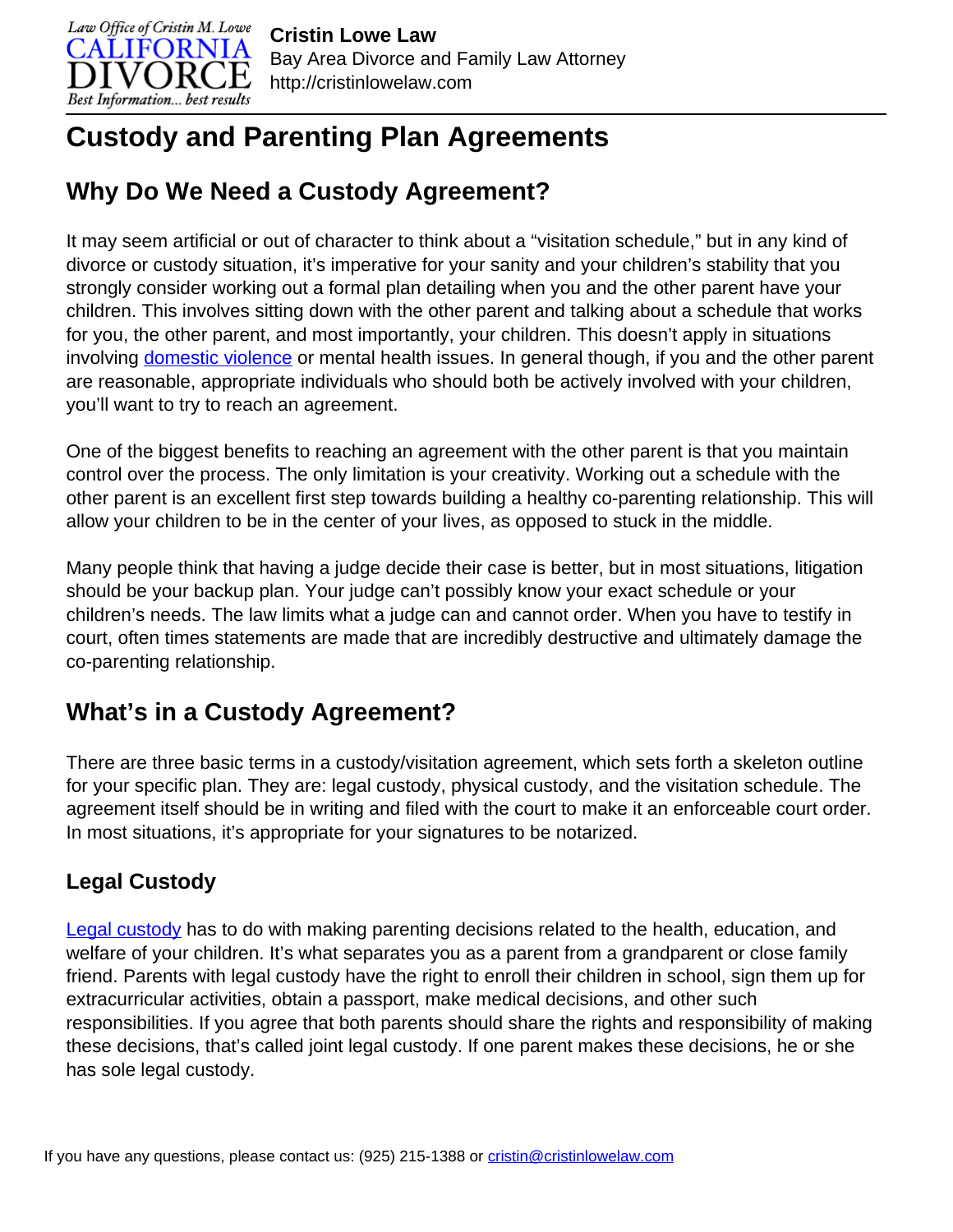

**Cristin Lowe Law** Bay Area Divorce and Family Law Attorney http://cristinlowelaw.com

Even if you and the other parent agree to share joint legal custody, there are additional details that should be discussed. For example, who will keep the children's passports and social security cards? Are there certain decisions that need to be agreed upon, such as enrolling the children in a private school? Or does it mean that each parent will be able to make decisions in his or her household as that person sees fit? If parents can't agree, will one parent be the "tie breaker" for medical decisions and the other for educational decisions? Taking time to discuss and tailor the definition of legal custody to your particular situation makes sense.

### **Physical Custody**

[Physical custody](http://cristinlowelaw.com/legal-and-physical-custody/) deals with which household the children live in. In situations where both parents have significant periods of time with the children, the term joint physical custody applies. If the children live with one parent and occasionally visit the other parent, sole physical custody or primary physical custody are more appropriate titles.

While physical custody generally has less relevance in your day-to-day lives, physical custody does matter in certain specific situations. For example, if parents live in different school districts, the children will typically attend the school where the parent with primary or sole physical custody resides. The important part of physical custody is that it truly reflects the parenting plan. In other words, physical custody should be consistent with your visitation schedule. If you and the other parent have a fairly equal timeshare, having primary or sole physical custody has far less relevance than in a situation where one parent has primary or sole physical custody and has the vast majority of the parenting time.

### **Visitation**

A parenting plan is generally broken down into three categories: the everyday schedule, holidays, and vacations. Each of these categories are separate, but they do relate to each other, and you're going to have to figure out which one takes precedence. For example, if you're regularly scheduled to have the children during Winter Break, but the other parent is scheduled to have the children due to your holiday schedule, which parent gets the children? Or if you've got the children for Thanksgiving, but the other parent wants to go out of the country on a cruise, who has priority?

#### **Everyday Schedule**

For the day-to-day schedule, you want to think about what really works best for you, the other parent, and your kids, as opposed to what other people do. If you or the other parent travel regularly for work, are in the military, or have a non-traditional schedule, you'll want more flexibility in your parenting plan. If the children are heavily involved with piano and only one parent has the instrument in his or her home, then maybe that should be taken into consideration.

#### **Holidays**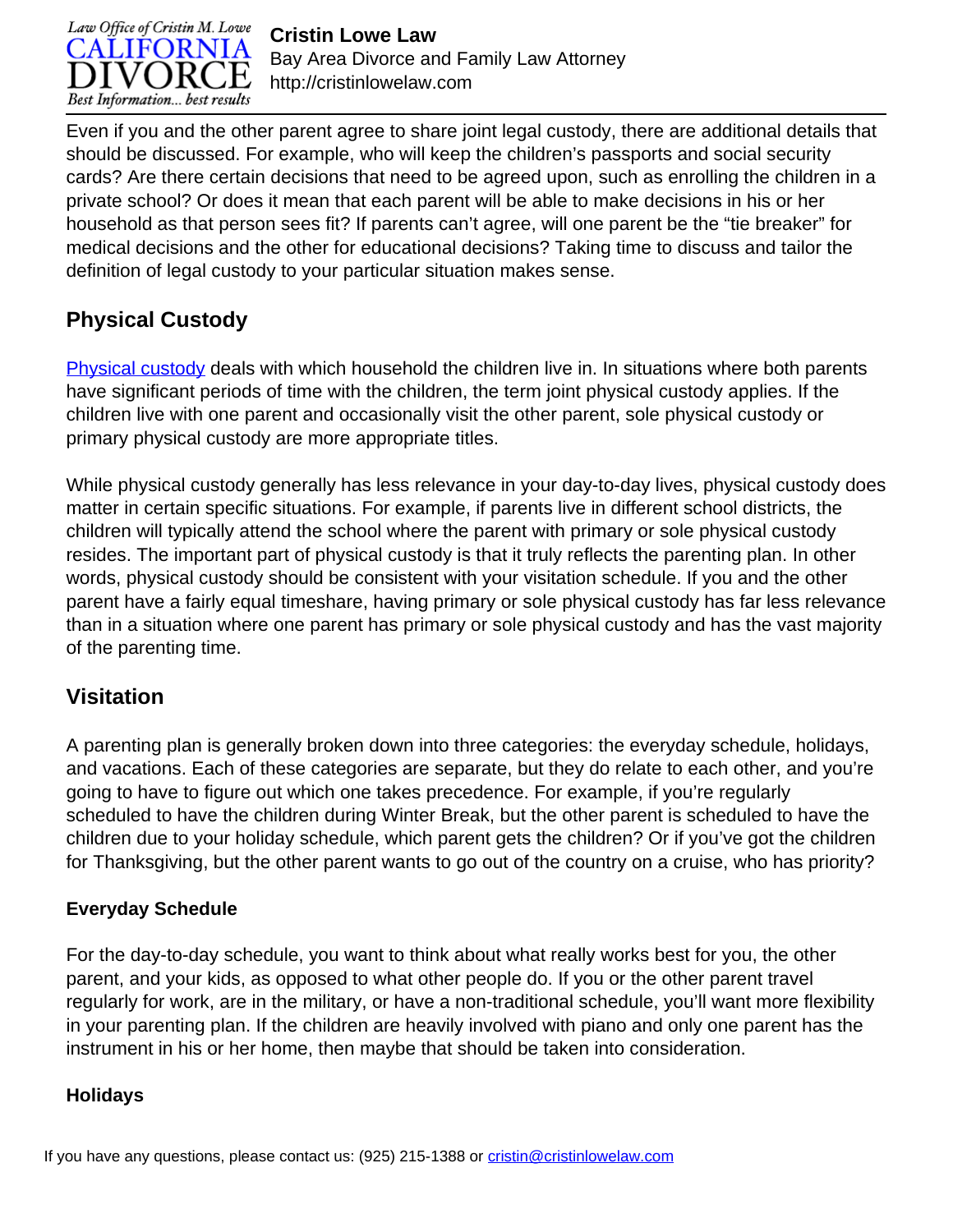

**Cristin Lowe Law** Bay Area Divorce and Family Law Attorney http://cristinlowelaw.com

Likewise, [holidays](http://cristinlowelaw.com/holidays-and-child-custody/) don't have to be based on what other parents do. Think about the traditions in your particular family and what days are important to you and your children. Maybe you value Christmas Day and the other parent celebrates Christmas Eve. If you're a veteran, Memorial Day and Veterans Day may be holidays you value. [Make a list of holidays that matter](http://cristinlowelaw.com/non-winter-holiday-child-visitation-scheduling/) and then define them. Is Thanksgiving the day, or is it the entire school break? Is Mother's Day the weekend, an overnight, or from 9:00 am until 6:00 pm that day? There is no right or wrong answer – it's a matter of what works for you.

#### **Vacations**

As for vacations, you'll need to determine the length of time, the frequency, any restrictions, and the amount of notice needed to give to the other parent. In general, whatever vacation plans you want for yourself will be mirrored by the other parent. While it's natural to want as much time as possible, just remember that you'll be missing the children for the same amount of time later on when they're with the other parent.

A lot of times, the length and frequency of vacation time depends on the ages of your children and where you plan to travel. If international travel is something you plan to do frequently, then one week increments don't make a lot of sense. If you have very young children, then four weeks without seeing the other parent may be difficult for them. If your children are heavily involved in competitive sports, the availability of vacation time is severely limited.

As for restrictions, you'll need to determine if you are okay with your children missing school for vacations, or if you prefer them to only travel during school breaks. Will traveling out of the state require the other parent's consent? What sort of input would you like regarding the other parent's vacation plans, if any? How much contact with the non-traveling parent will there be? Luckily, with FaceTime, Skype, and other forms of videoconferencing these days, it's much easier for children to stay in touch with the non-traveling parent.

Finally, as for notice, the general questions are: how much advance notice and what details constitute notice? Will you want a different amount of notice for in-state, out of state, or out of country travel? Many parents like to exchange basic travel itineraries, including flight details, hotel locations, and destinations. Working out these details in advance will lead to far less conflict in the future and allow you and the other parent to actually enjoy vacation time with the children.

## **How do we Write up an Agreement?**

Memorializing your agreement formally is a vital step in this process that simply cannot be skipped. It creates clarity, ensures you actually have an agreement, and, if done correctly, becomes a legally binding document that is enforceable. You'll want to be sure that your agreement is clear, detailed, and in language that you both understand.